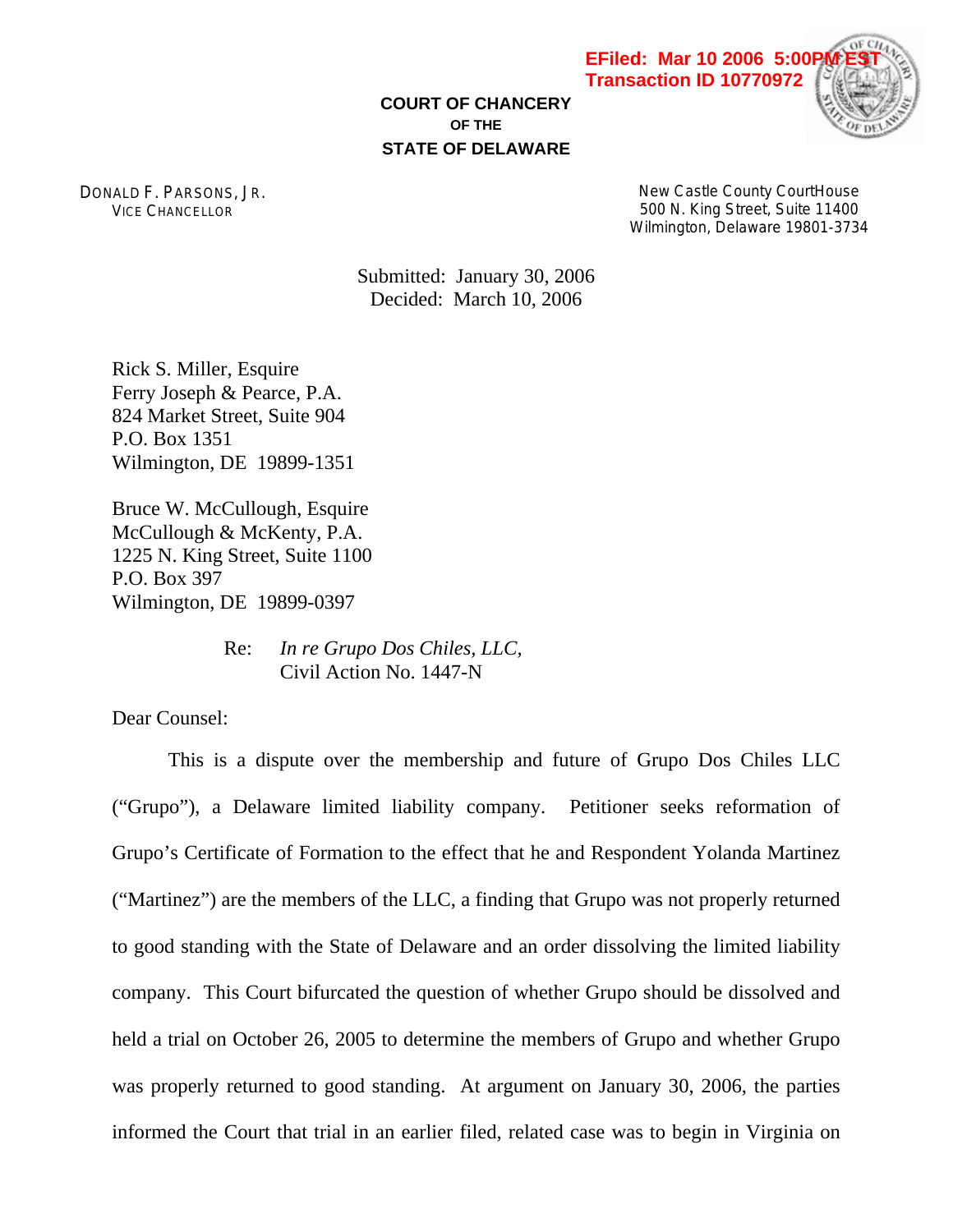March 3 to determine whether Grupo should be dissolved and requested a ruling before that date. In a teleconference on March 2, the Court communicated its ruling to the parties and indicated that a written opinion embodying the Court's post-trial findings of fact and conclusions of law would follow.

For the reasons stated in this letter opinion, the Court concludes that Petitioner and Martinez are the members of Grupo and that Grupo was not properly returned to good standing with the State of Delaware.

# **I. BACKGROUND**

Petitioner is Alfred "Trip" Shriver ("Shriver"). Respondents are Yolanda Martinez (a/k/a Yolanda Rivera) and her son Jamie Rivera ("Rivera").<sup>1</sup> Grupo is a Delaware LLC whose business is the operation of a restaurant called Dancing Peppers Cantina in Alexandria, Virginia.<sup>2</sup> Shriver and Martinez had a personal relationship and lived together at the time they formed Grupo.<sup>3</sup> By July 2003 at the latest, their relationship had ended.<sup>4</sup>

 $\overline{a}$ 

3 Tr. at 46 (Shriver). Citations in this form are to the trial transcript ("Tr.") and indicate the page and, where it is not clear from the text, the witness testifying.

<sup>1</sup> Pretrial Stip. ¶¶ 3, 5.

<sup>&</sup>lt;sup>2</sup> *Id.*  $\P 5$ .

<sup>&</sup>lt;sup>4</sup> *See Tr. at 62 (Shriver) (testifying that he and Martinez's relationship ended in July* 2002); Tr. at 170–71 (testifying that she and Shriver's relationship ended in July of 2002 or 2003).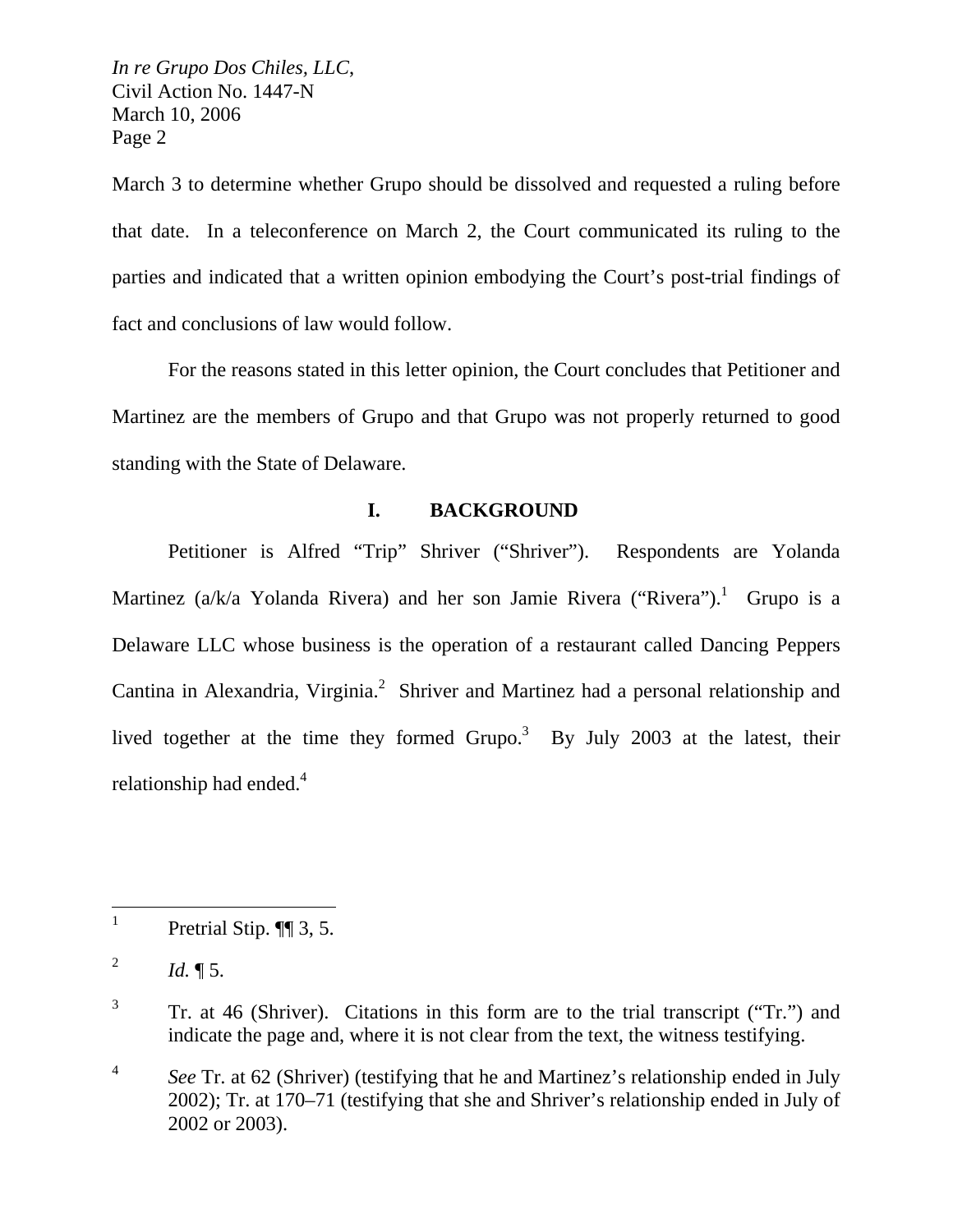A Certificate of Formation ("CoF") for Grupo was filed with the Delaware Secretary of State in or about February 2000 naming Rivera as the "initial member."<sup>5</sup> In or about March 2000, Shriver and Martinez executed an "LLC Agreement" for Grupo (the "Agreement") naming themselves "managing partners."6 The Agreement is relatively short and provides in its entirety as follows:

> Yolanda Martinez and Alfred W. Shriver, III manage Grupo Dos Chiles, DBA Dancing Peppers Cantina. Each has signature authority for all aspects of the business. In the event one managing partner is unable to perform their duties the other will assume responsibility in their absence.

> Should either party decide to leave the business the sole remaining partner will be given total control of the business. However, any personnel [sic] guaranties will not be released without written approval from the appropriate entity and the remaining partner.

> At the present time Jamie Rivera is registered agent for the LLC. However, he has no other interest in the company, including signing authority, or a managerial role.<sup>7</sup>

Both Shriver and Martinez signed the Agreement.<sup>8</sup>

Grupo lost its good standing with the State of Delaware on June 1, 2003 because

of a failure to pay Delaware taxes.<sup>9</sup> In or about December 2004, Shriver filed an action

8 Tr. at 49 (Shriver); Tr. at 161 (Martinez).

<sup>5</sup> DX 2.

<sup>6</sup> DX 4.

 $^7$  *Id.* 

<sup>9</sup> PX 4 ("[T]he aforesaid limited liability company is no longer in existence and good standing under the laws of the State of Delaware having become canceled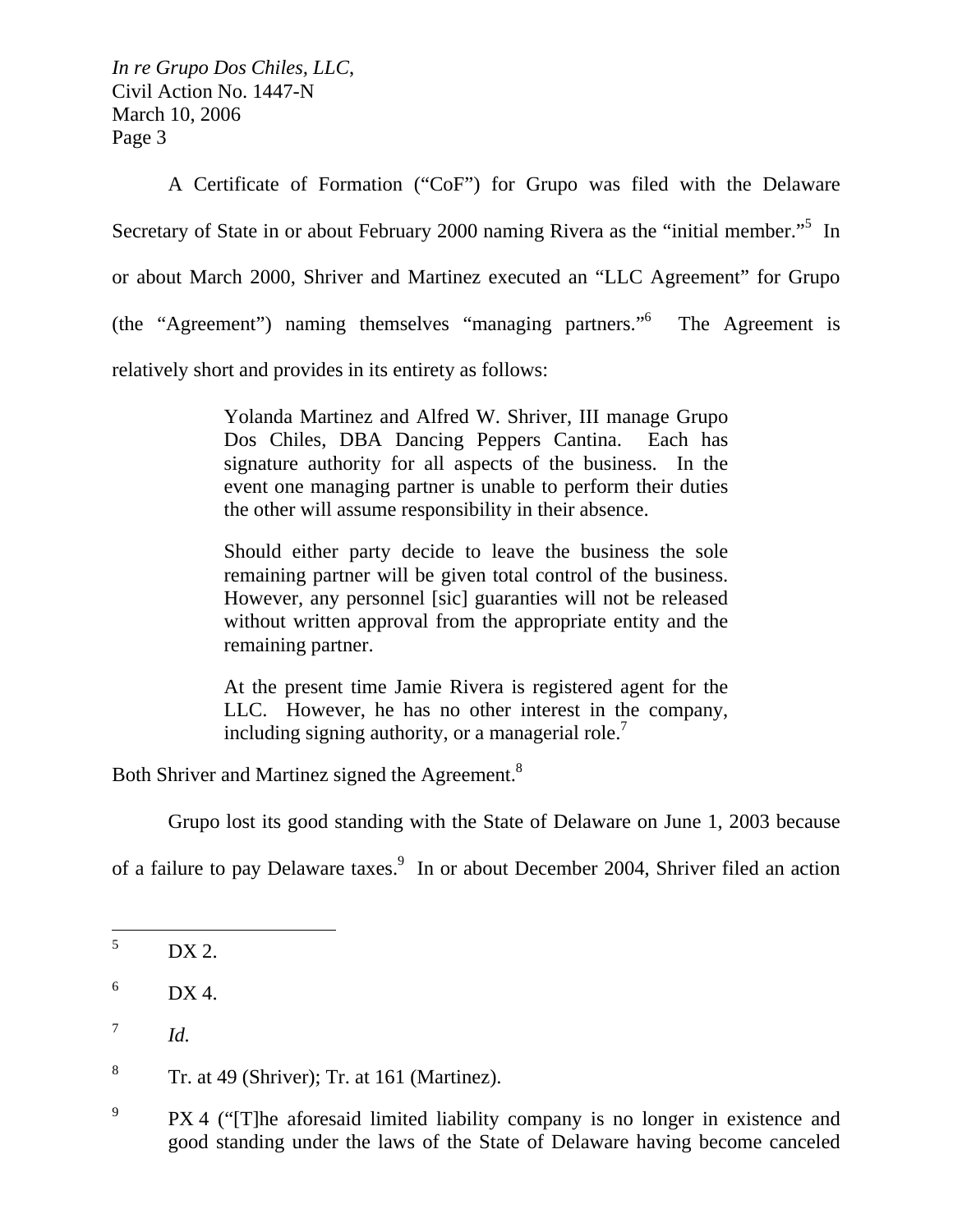in Virginia seeking an order to wind up Grupo's affairs and the appointment of a liquidating trustee (the "Virginia Action").<sup>10</sup> According to Shriver, the Delaware Secretary of State had cancelled Grupo's status as an LLC and thus Grupo had been dissolved by operation of law.<sup>11</sup> Shriver further argued that he and Martinez were at an impasse.12 Shriver served Martinez with his Virginia petition in or about December  $2004.<sup>13</sup>$ 

In or about January 2005, Martinez, without consulting with Shriver, paid Grupo's back taxes and had Grupo restored to good standing with the State of Delaware.<sup>14</sup> Shriver then filed this action.

### **II. ANALYSIS**

There is a certain irony in this case. Limited liability companies are designed to afford the maximum amount of freedom of contract, private ordering and flexibility to the

the first day of June, A.D. 2003, by reason of its neglect, refusal, or failure to pay it's [sic] annual taxes.").

 $11$  *Id.* **¶**  $2-3$ .

 $\overline{a}$ 

 $12$  *Id.* **[1]** 49–51.

<sup>13</sup> Pretrial Stip.  $\P$ 9.

 $14$  DX 5. Martinez also restored Grupo's status as a foreign limited liability company in Virginia. *See* DX 6 (letter from the Virginia State Corporation Commission to Martinez providing, in pertinent part, "This is your receipt for \$125.00, to cover the fees for filing an application for reinstatement with this office.").

<sup>&</sup>lt;sup>10</sup> PX 87 (Petition for Order [in the Virginia Action] to Wind Up Business Affairs and Appoint a Liquidating Trustee).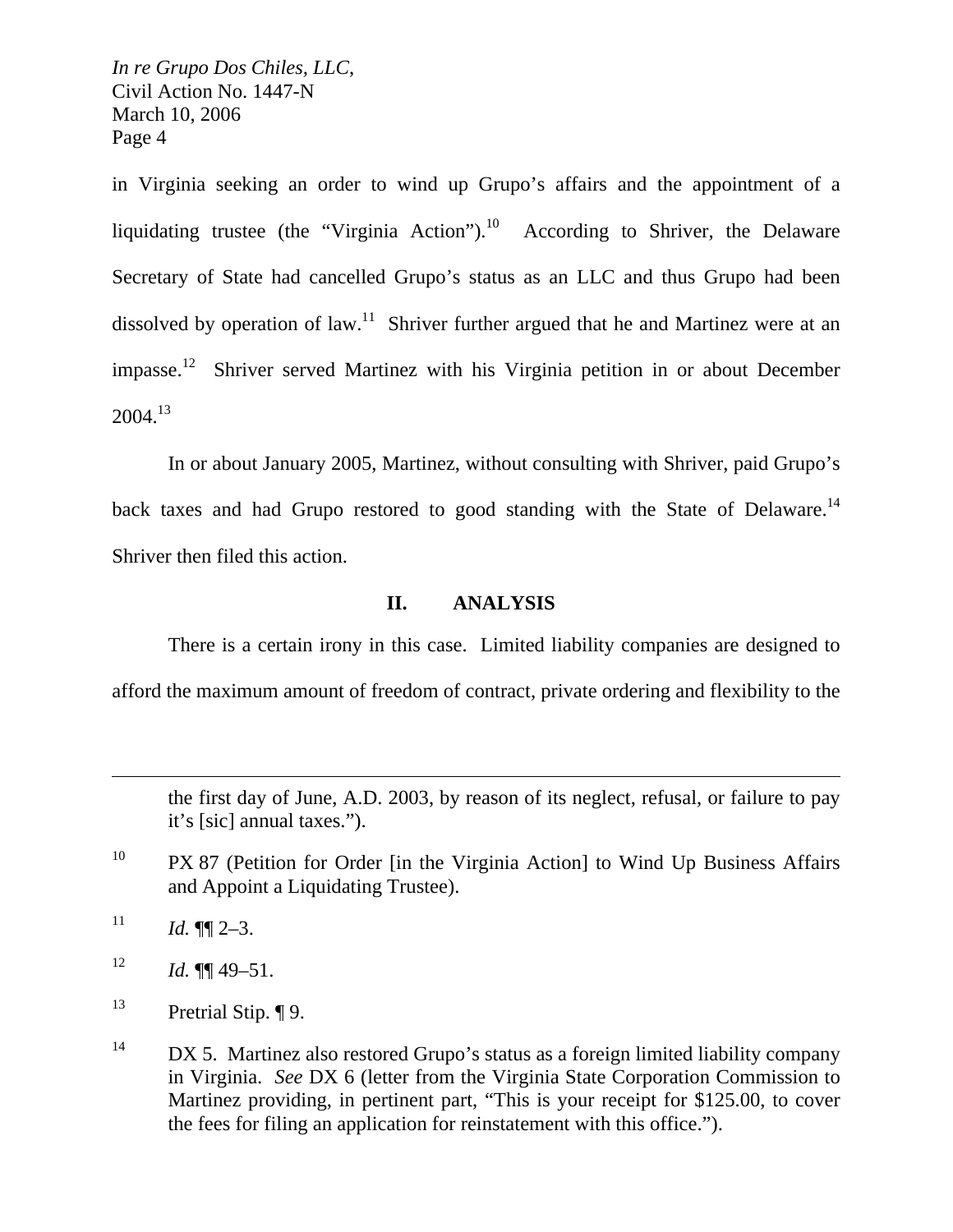parties involved.<sup>15</sup> Substance is supposed to be paramount over form. Yet, Respondents advance a very technical argument that Rivera is the sole member of Grupo. They contend that because Grupo's CoF listed Rivera as an "initial member," the membership of Grupo cannot change without an amendment to the CoF to reflect the change. Petitioner argues for a more flexible approach.

With respect to the restoration of Grupo's good standing, the positions are reversed. Petitioner argues that the payment of Grupo's back taxes and the restoration of its good standing required a vote of Grupo's membership, not just a unilateral decision by one member, Martinez. Petitioner cites statutory provisions that purportedly support this argument. Respondents, in contrast, contend that the Delaware Secretary of State cancelled Grupo's status as an LLC because of a ministerial oversight by Martinez, *i.e.*, the failure to pay taxes. Thus, Respondents posit, Martinez herself had the authority to correct the lapse without input from Shriver.

Both sides to this dispute have put too much emphasis on formalities. The Court considers the underlying facts and course of dealing among the parties at least equally important. Thus, the Court will examine the arguments based on the formalities in light of the facts and evidence of the parties' intentions.

 $15<sup>15</sup>$ <sup>15</sup> *See Elf Atochem N. Am., Inc. v. Jaffari*, 727 A.2d 286, 290 (Del. 1999) (observing that "[t]he LLC is an attractive form of business entity because it combines corporate limited liability with partnership-type flexibility and tax advantages. The [Delaware Limited Liability Company] Act can be characterized as a 'flexible statute' because it generally permits members to engage in private ordering with substantial freedom of contract to govern their relationship . . . .") (internal citations omitted).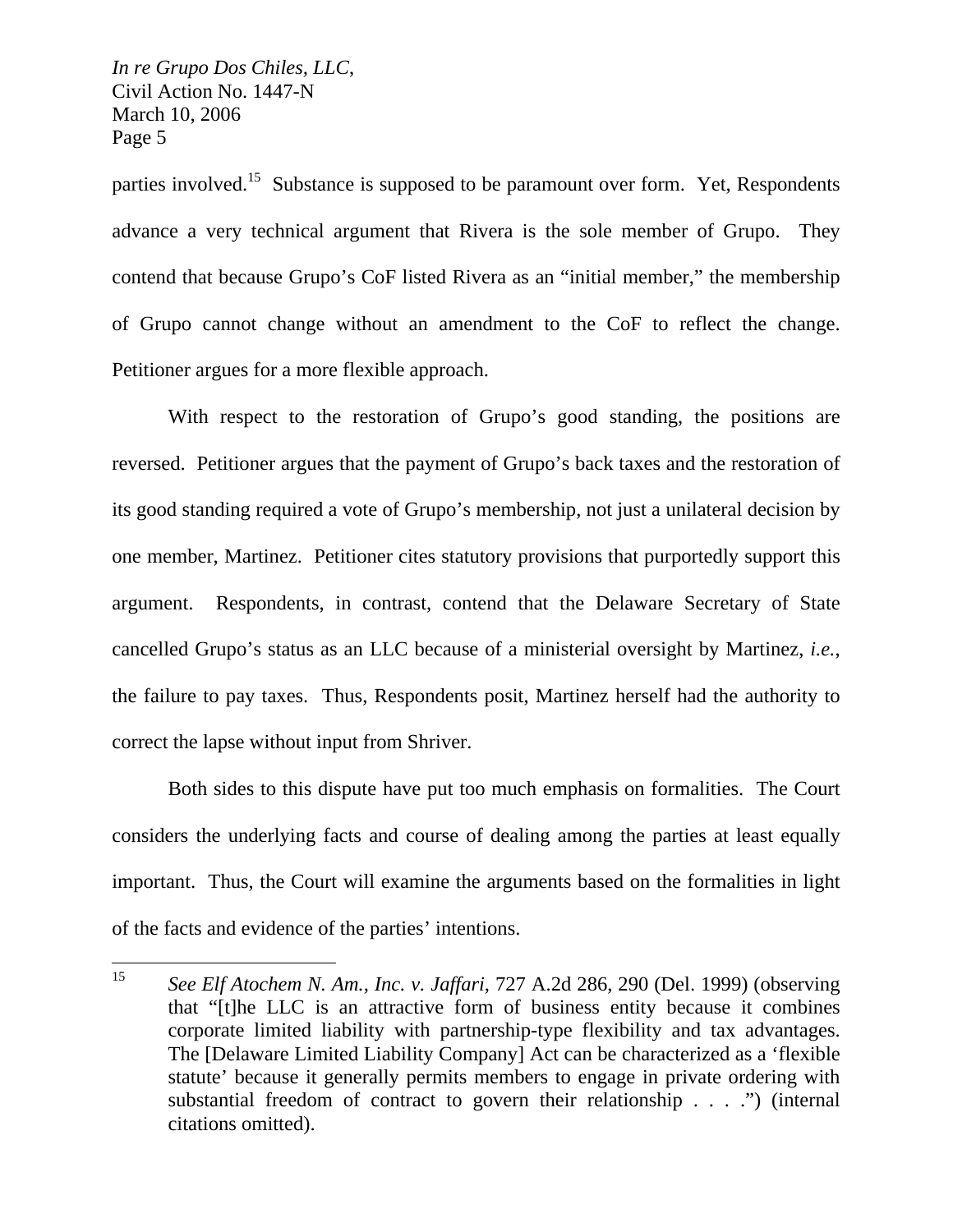#### **A. The Members of Grupo**

Shriver argues that this Court should reform or amend Grupo's CoF to "reflect the true intention and agreement of the parties," *i.e.*, that he and Martinez are the members of Grupo.<sup>16</sup> Respondents contend that the CoF was correct when filed and represents the intent of the parties to make Rivera the sole member of  $Grupo.<sup>17</sup>$  The Court need not and does not decide whether the CoF was correct when filed. Rather, the Court concludes that it is immaterial whether Rivera was, in fact, the "initial member" of Grupo when Martinez filed the CoF in February 2000.

It is immaterial because regardless of whether the parties intended Rivera to be the initial member or even *the* member of Grupo, the Agreement, entered into in March 2000, makes it clear that Shriver and Martinez are the members. The Agreement superceded the CoF. As the Delaware Supreme Court has noted: "The certificate of formation is a relatively brief and formal document that is the first statutory step in creating the LLC as a separate legal entity. The certificate does not contain a comprehensive agreement among the parties  $\ldots$  ."<sup>18</sup> Rather, the Delaware Limited Liability Company Act ("DLLCA") "contemplates that the certificate of formation is to be complemented by the terms of the Agreement."<sup>19</sup> Here, the "comprehensive"

<sup>16</sup> Pet'r's Post-Trial Br. ("POB") at 4.

<sup>&</sup>lt;sup>17</sup> Post-Trial Br. of Resp'ts [Martinez and Rivera] ("ROB") at  $6-7$ .

<sup>&</sup>lt;sup>18</sup> *Elf Atochem*, 727 A.2d at 288 (internal citation omitted).

<sup>&</sup>lt;sup>19</sup> *Id.* (internal citation omitted).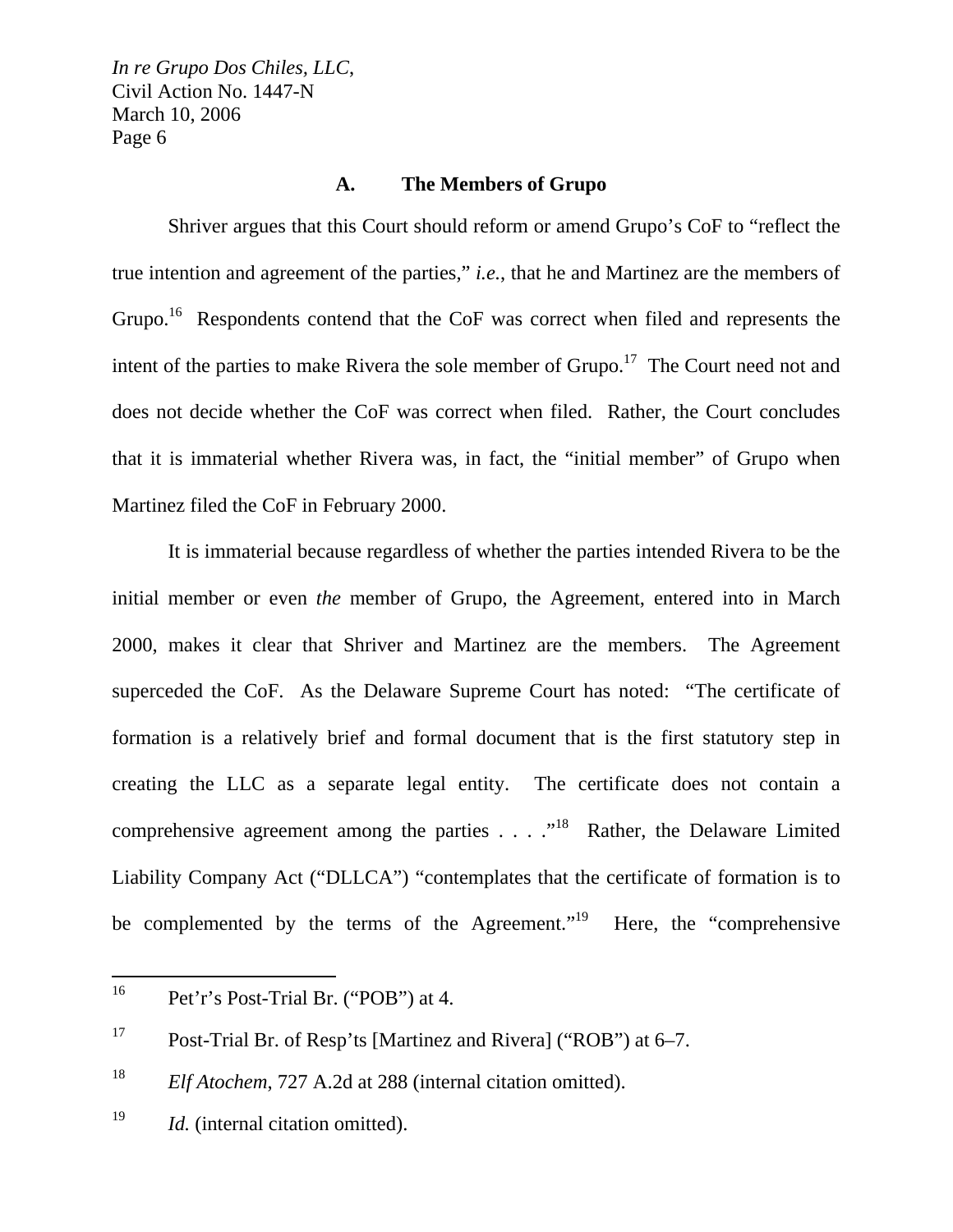agreement among the parties" is the Agreement, a document which accurately describes how Shriver and Martinez operated Grupo until their falling out.

Respondents point out that the Agreement refers to Shriver and Martinez as the "Managing Partners" of Grupo, not as the members. The Court does not consider the parties' failure to use the term "member" significant because the "[DLLCA] is a statute designed to permit members maximum flexibility in entering into an agreement to govern their relationship."<sup>20</sup>

Further, the documentary evidence makes clear that the parties intended Shriver and Martinez to be the members of Grupo. For example, Petitioner adduced a loan document between Grupo and Advanceme, Inc., a restaurant lender, $^{21}$  dated February 5, 2003<sup>22</sup> This document identifies Shriver and Martinez as owners of Grupo and is signed by both of them.23 Similarly, Petitioner's Exhibit 29 is a loan document between Grupo and Advanceme dated November 11, 2003. Once again, Shriver is identified as the

<sup>22</sup> PX 28.

<sup>20</sup> Id. at 293 (internal citations omitted); *see also id.* at 291 ("Ill is the policy of [the Act] to give the maximum effect to the principle of freedom of contract and the enforceability of limited liability company agreements.") (internal citation omitted).

<sup>&</sup>lt;sup>21</sup> Tr. at 77 (Shriver) (testifying that Advanceme, Inc. is "a company that will advance businesses money based on what they do with credit card sales" and agreeing that "it is fair to say they're a restaurant lender").

<sup>23</sup> *Id.*; Tr. at 77–78 (Shriver); Tr. at 170 (Martinez).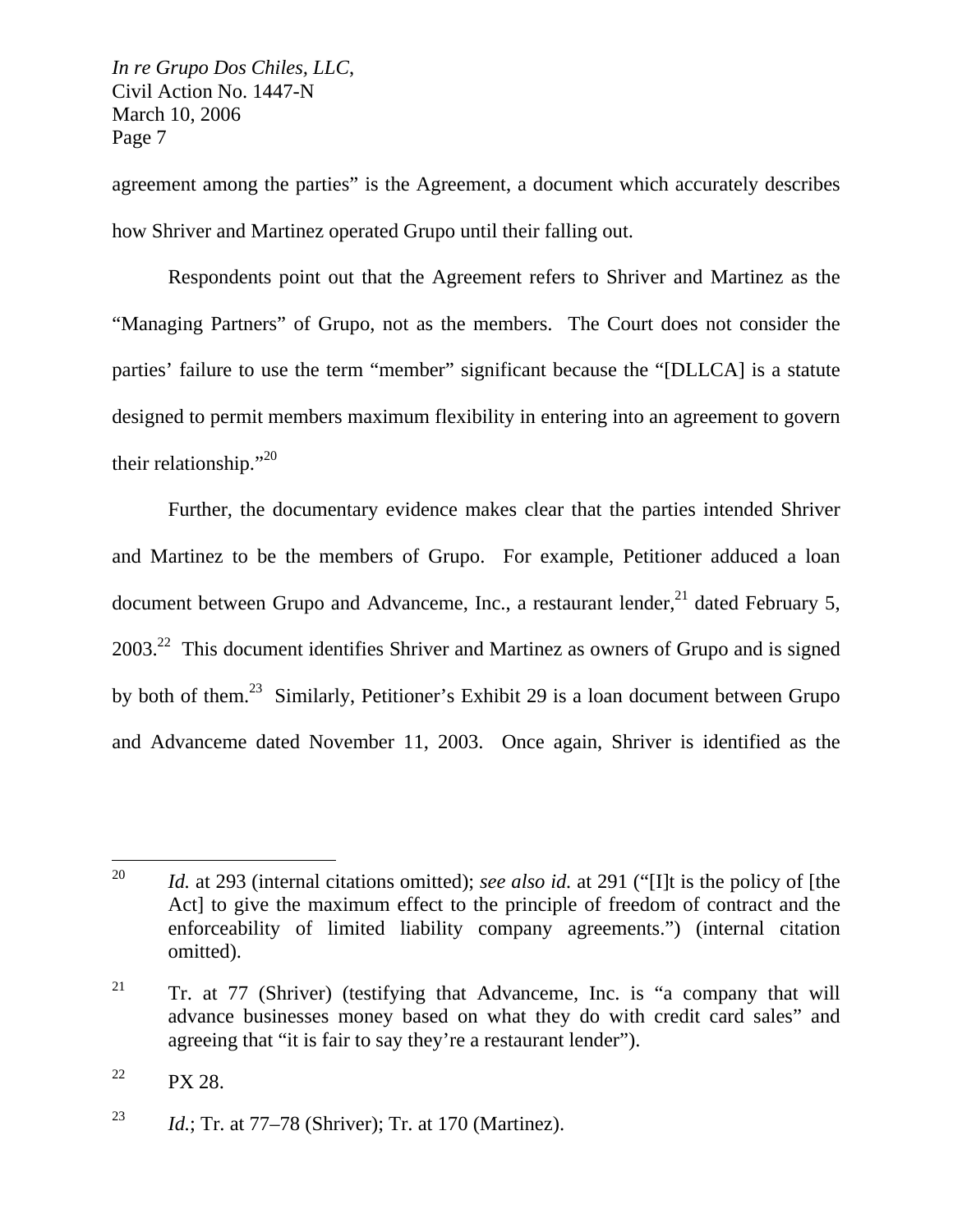owner of Grupo, while both Shriver and Martinez personally guaranteed the debt. $^{24}$ Shriver and Martinez each signed this document.<sup>25</sup>

About seventeen months later, in a letter to a Ms. Cheryl Swanson<sup>26</sup> dated March 22, 2005, Shriver and Martinez identified themselves as the members of  $Grupo.<sup>27</sup>$  Both Shriver and Martinez signed this letter.<sup>28</sup> There are several other documents in evidence in which Shriver, Martinez or both identify themselves as the members, managers or owners of Grupo.<sup>29</sup>

In contrast, Respondents identified only one document that indicates that Rivera is the "Managing Partner."30 Rivera acknowledged signing that document, but testified that the title "Managing Partner" under his signature was not in his handwriting.<sup>31</sup> Having

<sup>24</sup> PX 29.

<sup>&</sup>lt;sup>25</sup> Tr. at 79 (Shriver); Tr. at 172 (Martinez).

<sup>&</sup>lt;sup>26</sup> Swanson had guaranteed a credit application for a prior venture of Shriver and Martinez. PX 77 ("Several years ago, Dancing Peppers, Inc., established an account with Sysco food distribution, and we acknowledge that you were kind enough to serve as a surety on this account.").

<sup>&</sup>lt;sup>27</sup> PX 77.

<sup>&</sup>lt;sup>28</sup> Tr. at 89 (Shriver); Tr. at 154 (Martinez).

<sup>29</sup> *See, e.g.,* PX 11 (identifying Martinez as a member and manager); PX 39 (identifying Shriver as the managing member).

 $30$  DX 7 (Customer Account Application for Sysco of Baltimore dated January 25, 2001).

 $31$  Tr. at 211. The evidence does not conclusively show who wrote "managing" partner" on the document. It is possible, for example, that Sysco's representative inserted that term.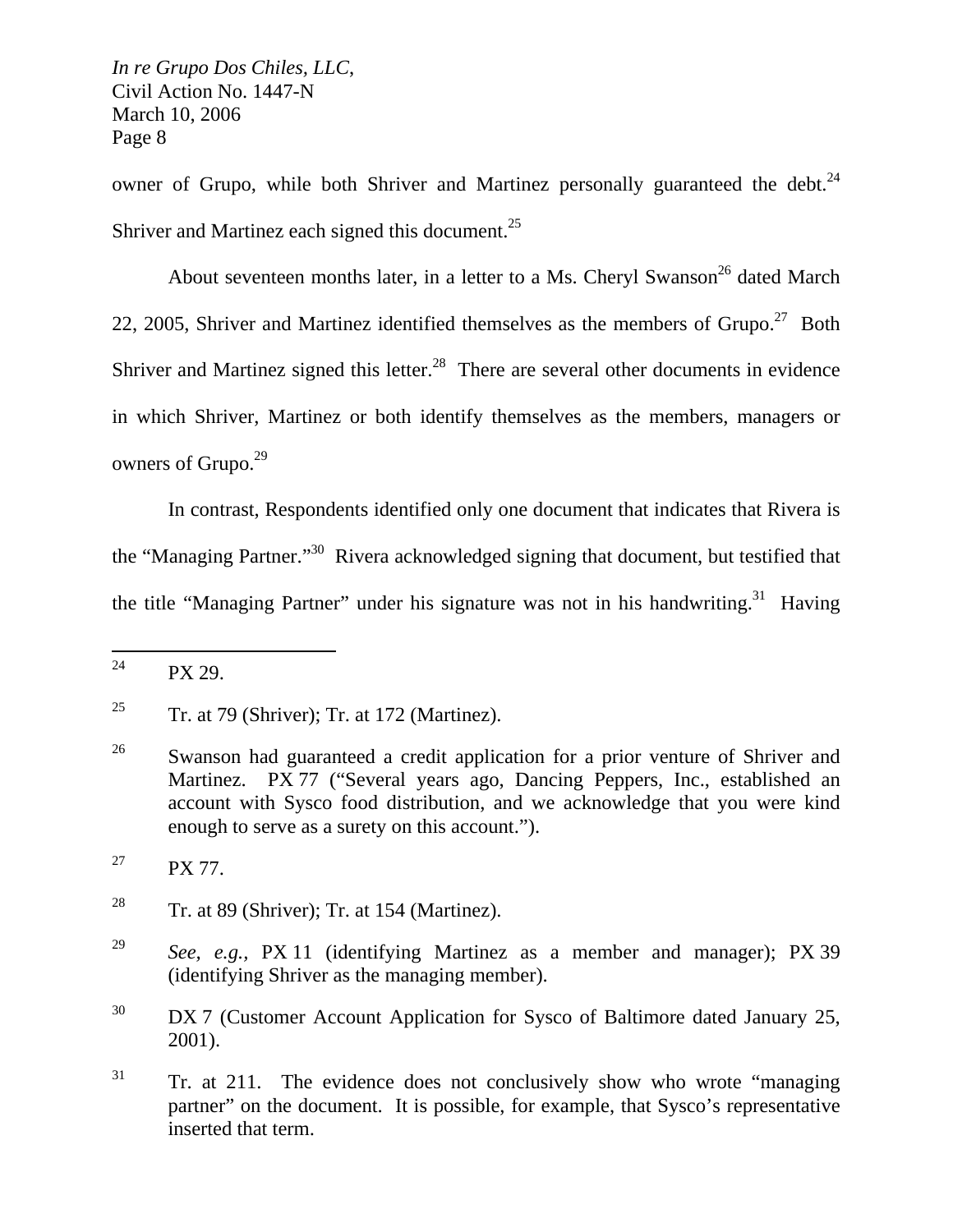reviewed this document, along with all of the other documentary evidence and testimony, $32$  the Court remains convinced from the clear weight of the evidence that the March 22, 2000 Agreement superceded the CoF filed on February 3, 2000. Thus, at all times relevant to this action, Shriver and Martinez were the members of Grupo.

Respondents half-heartedly argue that removing Rivera as the initial member of Grupo required an amendment to the CoF.<sup>33</sup> The Court concludes otherwise. Section 18- $202(b)^{34}$  of the DLLCA provides that a certificate of formation shall be amended if it becomes false in any material respect or was false when made. In addition, under Section  $18-211(a)$ ,<sup>35</sup> any certificate authorized to be filed with the Secretary of State that

<sup>33</sup> *See* ROB at 7 ("The procedure to amend the Certificate of Formation for a limited liability company is set forth in 6 *Del. C.* § 18-202.").

<sup>32</sup> Shriver's testimony on the formation of Grupo was credible; Martinez's and Rivera's was not. Rivera's testimony, in particular, was marked by inconsistencies and defied common sense. For example, Rivera testified that if Grupo were sold, he would get to decide who would receive the proceeds, even though he put no money into the business and had limited involvement with it. Tr. at 225–28. The Court does not find that testimony credible.

<sup>34 6</sup> *Del. C.* § 18-202(b) ("A manager or, if there is no manager, then any member who becomes aware that any statement in a certificate of formation was false when made, or that any matter described has changed making the certificate of formation false in any material respect, shall promptly amend the certificate of formation.").

<sup>35 6</sup> *Del. C.* § 18-211(a) ("Whenever any certificate authorized to be filed with the office of the Secretary of State under any provision of this chapter has been so filed and is an inaccurate record of the action therein referred to, or was defectively or erroneously executed, such certificate *may* be corrected by filing with the office of the Secretary of State a certificate of correction of such certificate.") (emphasis added).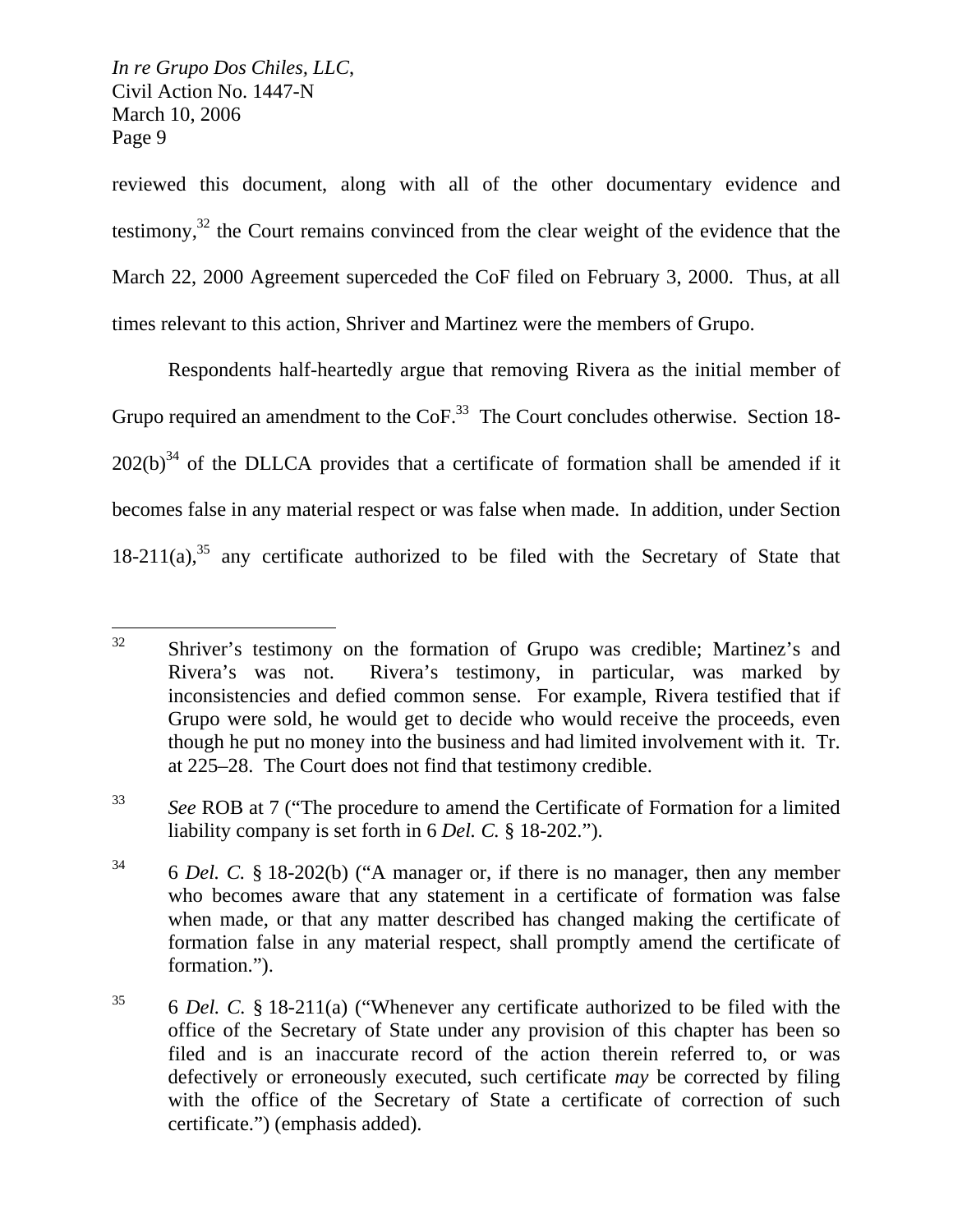inaccurately recorded the action referred to or was defective or erroneously executed may be corrected. It appears to the Court, however, that none of these circumstances ever occurred in this case. Assuming the parties intended Rivera to be the initial member then the CoF was correct when filed and never became false.<sup>36</sup> When Shriver and Martinez executed the Agreement, they became the members of Grupo, but that would not make the CoF naming Rivera as the *initial* member false. Further, because the DLLCA does not require that the members of an LLC be set out in the certificate of formation,  $37$  there does not appear to be a continuing obligation to amend a certificate of formation anytime the members change.

# **B. Martinez's Attempt to Return Grupo to Good Standing**

Petitioner argues that paying Grupo's back taxes and restoring its good standing required a vote of Grupo's membership.<sup>38</sup> Respondents contend that the acts were "ministerial" and thus did not require a vote of Grupo's membership.<sup>39</sup>

<sup>36</sup> The parties disagree as to whether Shriver approved the listing of Rivera in the CoF as the initial member of Grupo. Martinez approved that listing and contends Shriver did, as well. Although Shriver denies approving the listing, the Court does not believe the mere existence of a dispute among the current members of Grupo as to the identity of the initial member, if any, requires an amendment of the CoF under section 18-202(b).

<sup>37</sup> *See* 6 *Del. C.* § 18-201(a) (providing that a limited liability company's certificate of formation shall set forth the name of the company, the address of the registered office and the name of the registered agent and any other matters the members determine to include).

 $38$  POB at 21.

 $39$  ROB at 7–8.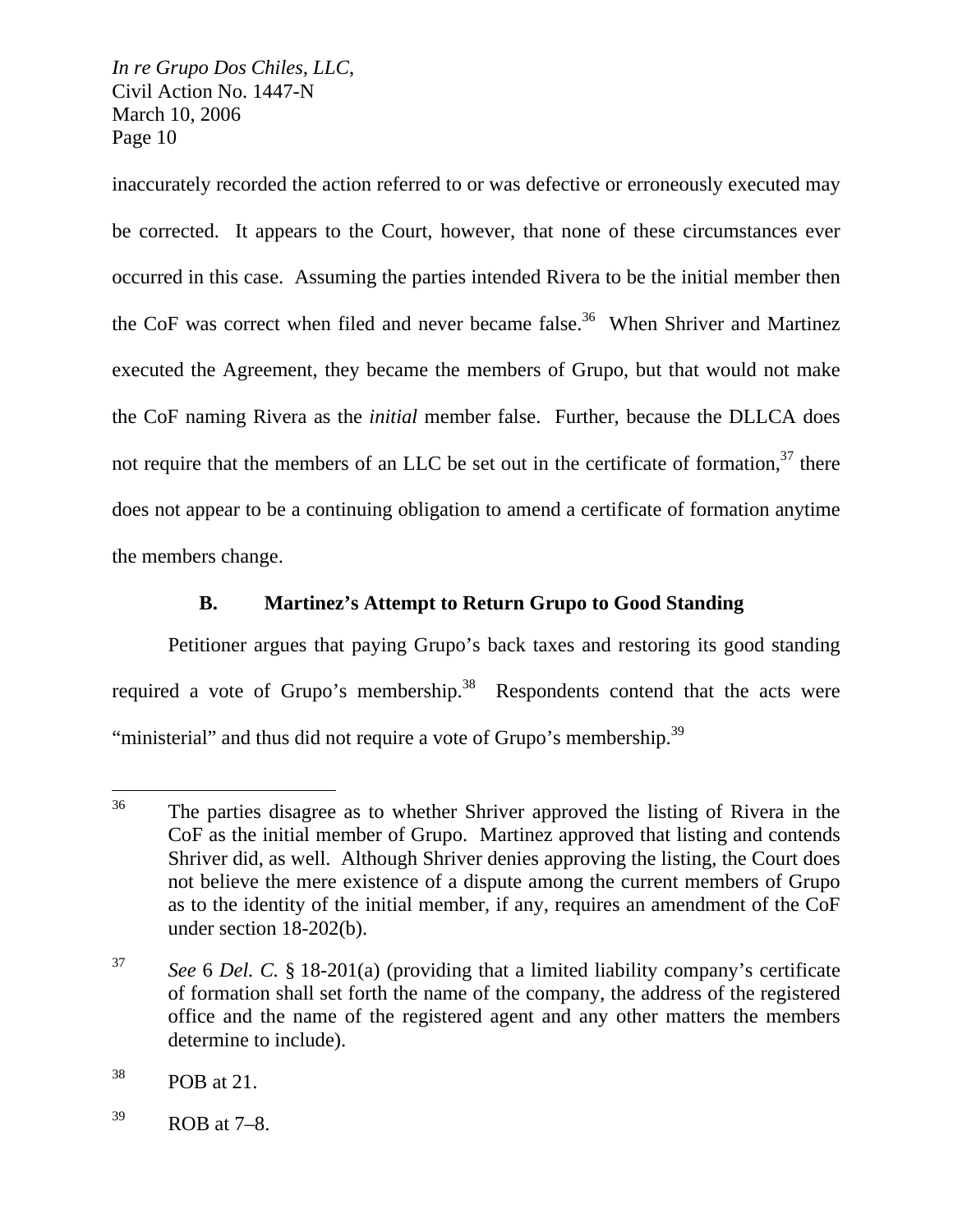A limited liability company that fails to pay its taxes to the State of Delaware when due ceases to be in good standing.<sup>40</sup> Pursuant to Section 18-1107(i) of the DLLCA, however, a limited liability company may regain its good standing simply by paying the tax owed, along with any penalties.

On June 1, 2003, the Delaware Secretary of State canceled Grupo's status as a Delaware LLC because of a failure to pay the taxes Grupo owed the State under the DLLCA. In January 2005, Martinez, with full knowledge of Shriver's Virginia action to dissolve Grupo, paid the owed taxes and penalties and caused the Delaware Secretary of State to restore Grupo's good standing. Martinez knew that Shriver would not agree with her decision to restore Grupo's good standing; indeed, she knew Shriver wanted Grupo dissolved.

In deciding whether Martinez's restoration of Grupo's good standing is valid, the Court considers it unnecessary to reach the question of whether restoring the good standing of an LLC that has been cancelled by the Delaware Secretary of State for failure to pay taxes is a ministerial act that any member or manager may take or whether it requires a vote of the members. The facts of this case present a much narrower issue. That issue is whether once an LLC has lost its good standing for nonpayment of its taxes and the member attempting to restore good standing represents less than a majority of the voting power of the LLC and knows that there is a dispute as to whether the company should continue and where another co-equal member of the LLC has initiated litigation to

40 40 6 *Del. C.* § 18-1107(h).